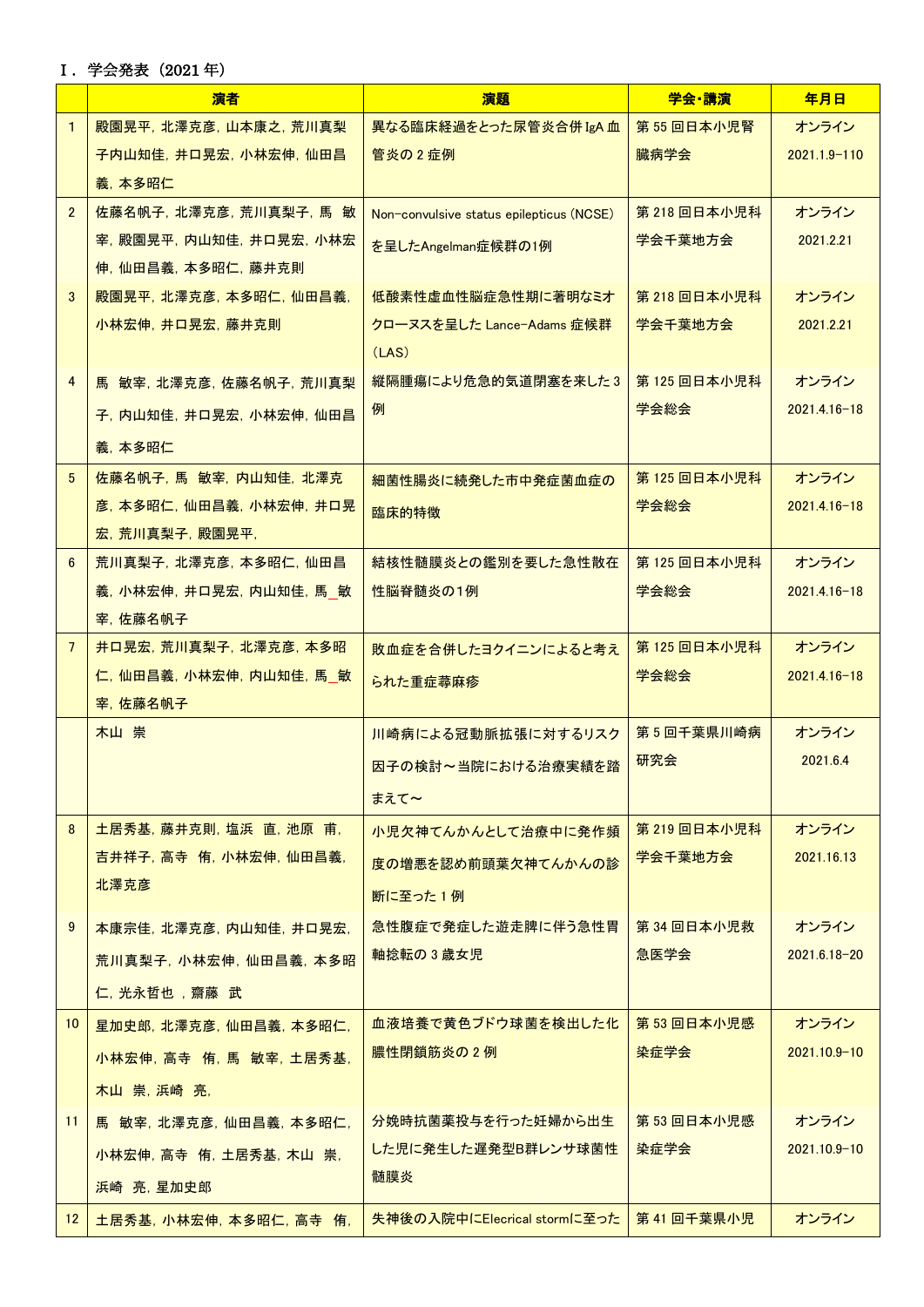|                 | 北澤克彦                    | COVID-19被疑の先天性QT延長症候群の | 循環器研究会    | 2021.94    |
|-----------------|-------------------------|------------------------|-----------|------------|
|                 |                         | 1例                     |           |            |
| 13 <sup>1</sup> | 星加史郎,北澤克彦,仙田昌義,本多昭仁,    | 早期診断が困難であった重症心身障害者     | 第41回千葉県小児 | オンライン      |
|                 | 小林宏伸, 高寺 侑, 佐藤名帆子, 馬 敏宰 | に発症した硬膜下膿瘍             | 感染症懇話会    | 2021.11.10 |
|                 | 土居秀基,木山 崇,浜崎 亮,久保田茂     |                        |           |            |
|                 | 樹,野村隆之介,荒川真梨子,殿園晃平      |                        |           |            |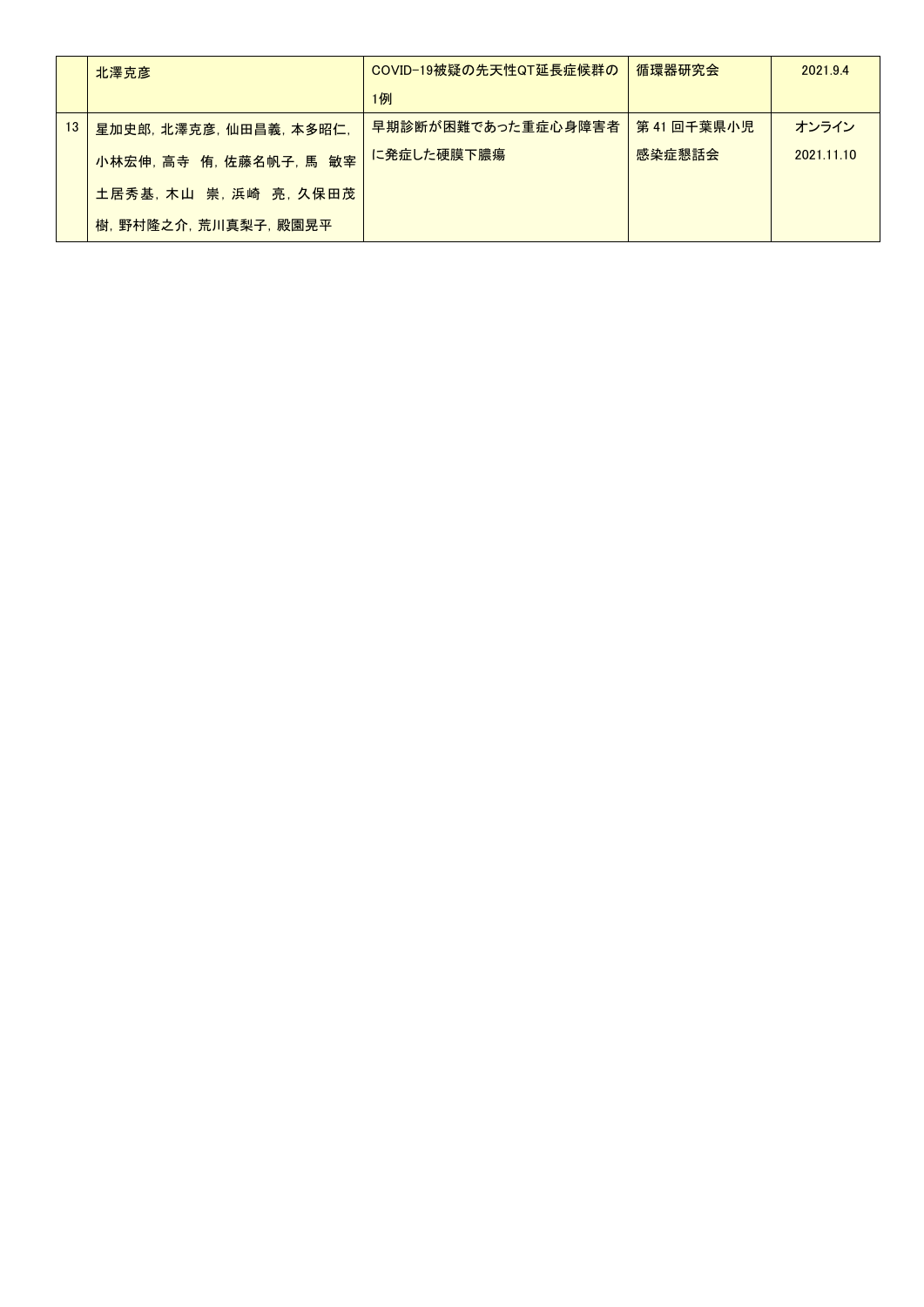## Ⅱ. 論文・図書(2010~21 年)

|                | 著者                                                                         | タイトル                                                                                                                            | 雑誌・journal                                            |
|----------------|----------------------------------------------------------------------------|---------------------------------------------------------------------------------------------------------------------------------|-------------------------------------------------------|
|                | 1 松本 弘                                                                     | 小児の呼吸器系の解剖学的・生理学的特徴  救急・集中治療 2010; 22: 273-278                                                                                  |                                                       |
| $\overline{2}$ | 荒川宜親                                                                       | 北澤克彦, 荒畑幸絵, 本多昭仁, 木村幸司, ステロイド療法中の10歳女児に発症したB 感染症学会誌 2010; 84: 460-463.<br>群レンサ球菌による菌血症の1例                                       |                                                       |
| 3              | 健, 小暮裕之, 荒畑幸絵, 小林宏伸, による細菌性髄膜炎の1例<br>藤森<br>松本<br>弘, 北澤克彦, 本多昭仁,            | 中村文人, 川戸 仁, 戸石悟司, 仙田昌義, 日齢2に発症したペニシリン耐性肺炎球菌 日本小児科学会雑誌 2010; 114: 1427-                                                          | 1430                                                  |
|                | 松本 弘, 小林宏伸, 小暮裕之, 高野稔明, 例<br>小林 匡                                          | 4  荒畑幸絵, 北澤克彦, 本多昭仁, 前本達男, Botryoid neutrophils を認めた熱中症の2                                                                       | 日本小児救急医学会誌 2010; 9: 344–<br>348                       |
| 5              | 松本 弘、北澤克彦                                                                  | 気道確保の実際                                                                                                                         | 小児内科 2011; 43: 51-55                                  |
| 6              | 荒畑幸絵,北澤克彦,松本 <br>仁, 仙田昌義, 小林宏伸, 小暮裕之, 小林 軽度片側性先天性水腎症の1歳女児<br>匡, 小谷匡史, 森藤祐次 | 弘、本多昭 敗血症性ショックを伴う腎膿瘍を発症した                                                                                                       | 日本小児科学会雑誌 2011; 115:<br>102-106                       |
| 7              | Onouchi Y, Honda A, Kobayashi H, et al ITPKC and CASP3 polymorphism and    | risks for IVIG unresponsiveness and<br>coronary artery lesion formation in<br>Kawasaki disease                                  | Pharmacogenomics J 2011.<br>DOI: 10.1038/tpj.2011.45. |
| 8              | 北澤克彦                                                                       | 誤飲、誤嚥                                                                                                                           | 小児科診断・治療指針、p255-257, 中<br>山書店、2012                    |
| 9              | 古舘和季                                                                       | 森本健司,北澤克彦,本多昭仁,百木恒太,鉄欠乏性貧血発症3年後に診断された特発<br>性肺へモジデローシスの4歳男児例                                                                     | 日本小児呼吸器病学会雑誌 2012; 23:<br>165-171                     |
|                |                                                                            | 11 笠井正志, 尾内一信, 志馬伸朗, 平井克樹, 小児呼吸器感染症ガイドライン 2007 上の<br>荒畑幸絵, 櫻井淑男, 吉本 昭, 国貞佳世 最重症肺炎に対するわが国小児集中治療領<br>域における注射用抗菌薬使用状況              | 小児感染免疫 2012; 24: 443-449                              |
|                | 12 Shiohama T, Fujii K, Kitazawa K,<br>Takahashi A, Maemoto T, Honda A     | Sudden onset odontoid fracture caused by Brain and Development 2013; 35:<br>cervical instability in hypotonic cerebral<br>palsy | $925 - 8$                                             |
|                | 13 北澤克彦                                                                    | 腸重積                                                                                                                             | 小児科研修ノート 第2版、p473-475 <br>診断と治療社, 2014                |
|                | 14 北澤克彦                                                                    | 事故 (誤飲·誤嚥)                                                                                                                      | 小児科診療 77; 57-62, 2014                                 |
|                | 森本健司、荒畑幸絵、 小林宏伸、仙田昌  菌による菌血症を発症した2症例<br>義、北澤克彦、本多昭仁、小林 匡                   | 15 笠木実央子、高寺侑、西村竜哉、松原 健、ロタウイルス胃腸炎経過中にグラム陰性桿                                                                                      | 日本小児科学会雑誌 2015; 119: 702-<br>709                      |
|                | 16 仙田昌義                                                                    | 子ども虐待の予防・早期発見~専門職の役  小児看護 2015;38:593-599<br>割を理解し看護実践に生かそう!                                                                    |                                                       |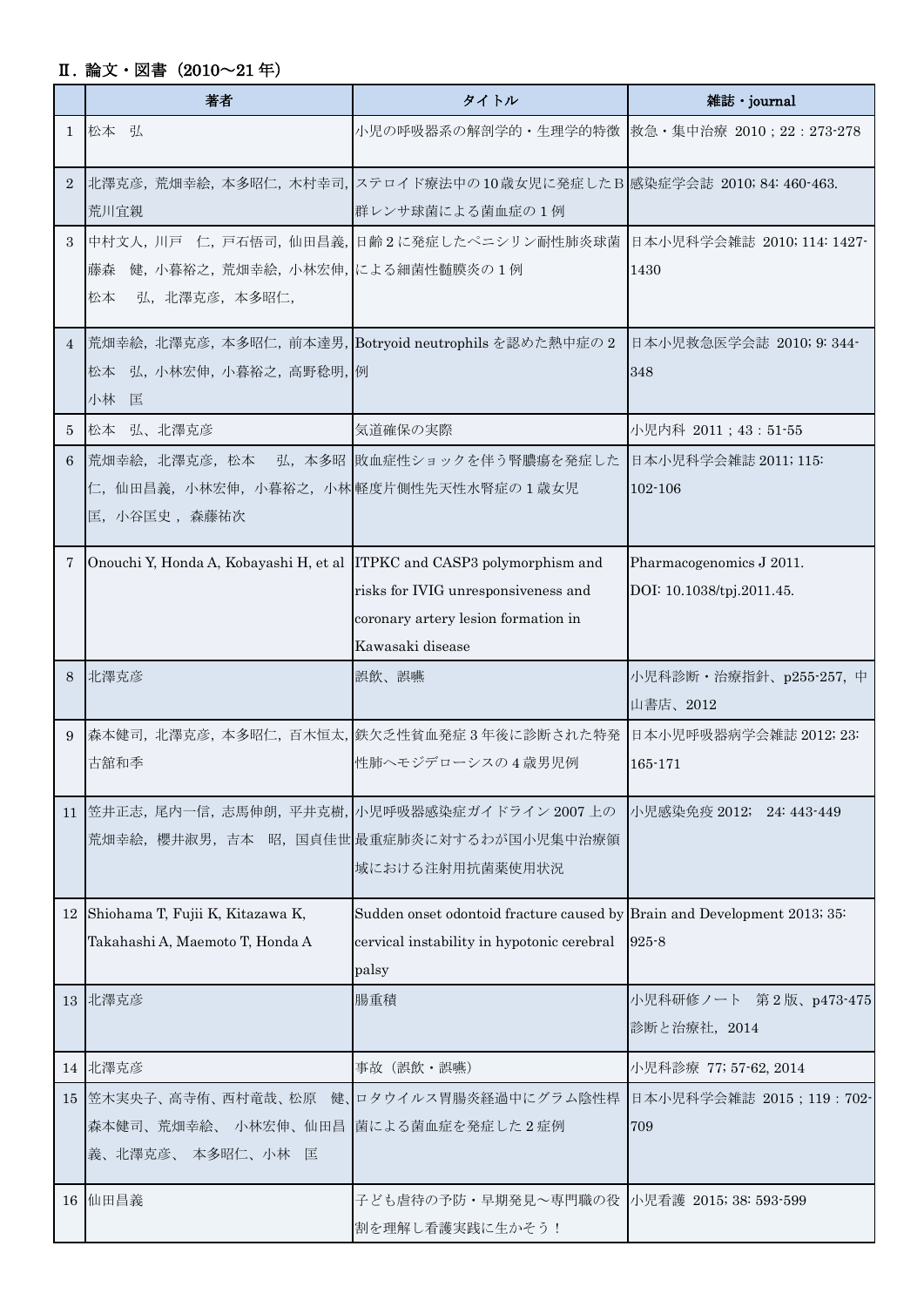|    | 17 仙田昌義                                                                     | 小児科医の知っておくべき虐待臨床の現状<br>~医療における虐待の捉え方、医学診断~                               | 東京小児科医会報 2015; 33: 9-17.                          |
|----|-----------------------------------------------------------------------------|--------------------------------------------------------------------------|---------------------------------------------------|
| 18 | Aoki Y, K Kitazawa                                                          | Cat-scratch disease with hepatosplenic<br>lesions in two brothers        | ID Cases 2016: 4: 13-14.                          |
| 19 | Aoki Y, Kodera S, Watanabe T, Miyauchi Autopsy findings in takotsubo        |                                                                          | Int J Cardiol. 2016 15; 236-7.                    |
|    | Y, Kanda J, Ooe K                                                           | cardiomyopathy with special reference to                                 |                                                   |
|    |                                                                             | the autonomic nervous system                                             |                                                   |
|    | 20 Aoki. Y, Kodera S, Ooe K                                                 | Further patient information; Takotsubo                                   | Int J Cardiol. 2016;15:341                        |
|    |                                                                             | cardiomyopathy related to autonomic                                      |                                                   |
|    |                                                                             | nervous system                                                           |                                                   |
| 21 |                                                                             | 青木義紘、北澤克彦、本多昭仁、仙田昌義、救急外来受診時に診断が困難であった症候                                  | 日本小児救急医学会誌 2016; 15:                              |
|    | 小林宏伸、荒畑幸絵、久保雄一、西村竜哉、性メッケル憩室の3例                                              |                                                                          | $43 - 47$ .                                       |
|    | 本間利生、                                                                       |                                                                          |                                                   |
| 22 | 北澤克彦                                                                        | 小児に対する事故のない処置法                                                           | 千葉県医師会医学雑誌 2016; 12:                              |
|    | 23 Nakanishi M, Takano K, Tsuyasaki Y,                                      | WDR45 mutations in three male patients J Hum Gen 2016, Mar 31.           | 59-68                                             |
|    | Yoshitomi S, Shimono M, Aoki Y, et al                                       | with West syndrome                                                       | doi: 10.1038/jhg.2016.27.                         |
| 24 | 北澤克彦                                                                        | 誤飲・誤嚥                                                                    | 小児科診断·治療指針, 第2版,                                  |
|    |                                                                             |                                                                          | p290-292, 中山書店, 2017                              |
| 25 | 匿名                                                                          | Injury Alert:ロフトあるいは階段からの落                                               | 日本小児科学会雑誌 2017; 121:                              |
|    |                                                                             | 下による重症頭部外傷                                                               | 945-947                                           |
|    | 26 Aoki Y, Kitazawa K, Kobayashi H, Senda Clinical features of nontyphoidal |                                                                          | PLoS One 2017 Jun 9;12(6):e0176990                |
|    | M, Arahata Y, Homma R, Watanabe Y,                                          | Salmonella bacteremia: A single                                          |                                                   |
|    | Honda A                                                                     | institution survey in rural Japan                                        |                                                   |
|    |                                                                             |                                                                          |                                                   |
| 27 | Uda H, Kitazawa K                                                           | Febrile status epilepticus due to                                        | Pediatr Int. 2017; 59: 878-884                    |
|    |                                                                             | respiratory syncytial virus infection                                    |                                                   |
| 28 | 北澤克彦                                                                        | 特集:症例から学ぶ感染症診療のコツ                                                        | 発 小児科診療 2017; 80:1045-1049                        |
|    |                                                                             | 熱を主訴に救急外来を受診した日齢20男児                                                     |                                                   |
| 29 | 荒畑幸絵                                                                        | 特集:症例から学ぶ感染症診療のコツ                                                        | 発 小児科診療 2017; ; 80: : 1105-1109                   |
|    |                                                                             | 熱で受診し項部硬直を認めた1歳女児                                                        |                                                   |
| 30 |                                                                             | 久保雄一,北澤克彦,小林宏伸,青木義紘,敗血症で発症し初回髄液検査で異常を認め                                  | 日本小児救急医学会誌 2017; 16: 459-                         |
|    |                                                                             | 本間利生,荒畑幸絵,仙田昌義,本多昭仁 なかった脳室腹腔シャント感染の3ヶ月男<br>児例                            | 463.                                              |
|    |                                                                             | 31 本間利生、青木義弘、荒畑幸絵、菅原大輔、中学生スポーツ選手に発症した化膿性恥骨                               | 日本小児科学会雑誌 2017: 121:                              |
|    | 藤部ゆり、井口晃宏、青木義弘、小林宏伸、骨髄炎の2例                                                  |                                                                          | 1382-1390.                                        |
|    | 仙田昌義、北澤克彦、本多昭仁                                                              |                                                                          |                                                   |
| 32 | Aoki Y, Kitazawa K                                                          | A case of paediatric rectal prolapse                                     | BMJ Case Rep 2017.                                |
|    |                                                                             | without spontaneous reduction on arrival doi:10.1136/bcr-2017-220608     |                                                   |
|    | 33 Aoki Y, Kitazawa K, Kobayashi H                                          | Propylthiouracil-induced anti-neutrophil                                 | Pediatr Int Child health 2018;                    |
|    |                                                                             | cytoplasmic antibody-associated<br>vasculitis mimicking Kawasaki disease | https://doi.org/10.1080/20469047.201<br>8.1435173 |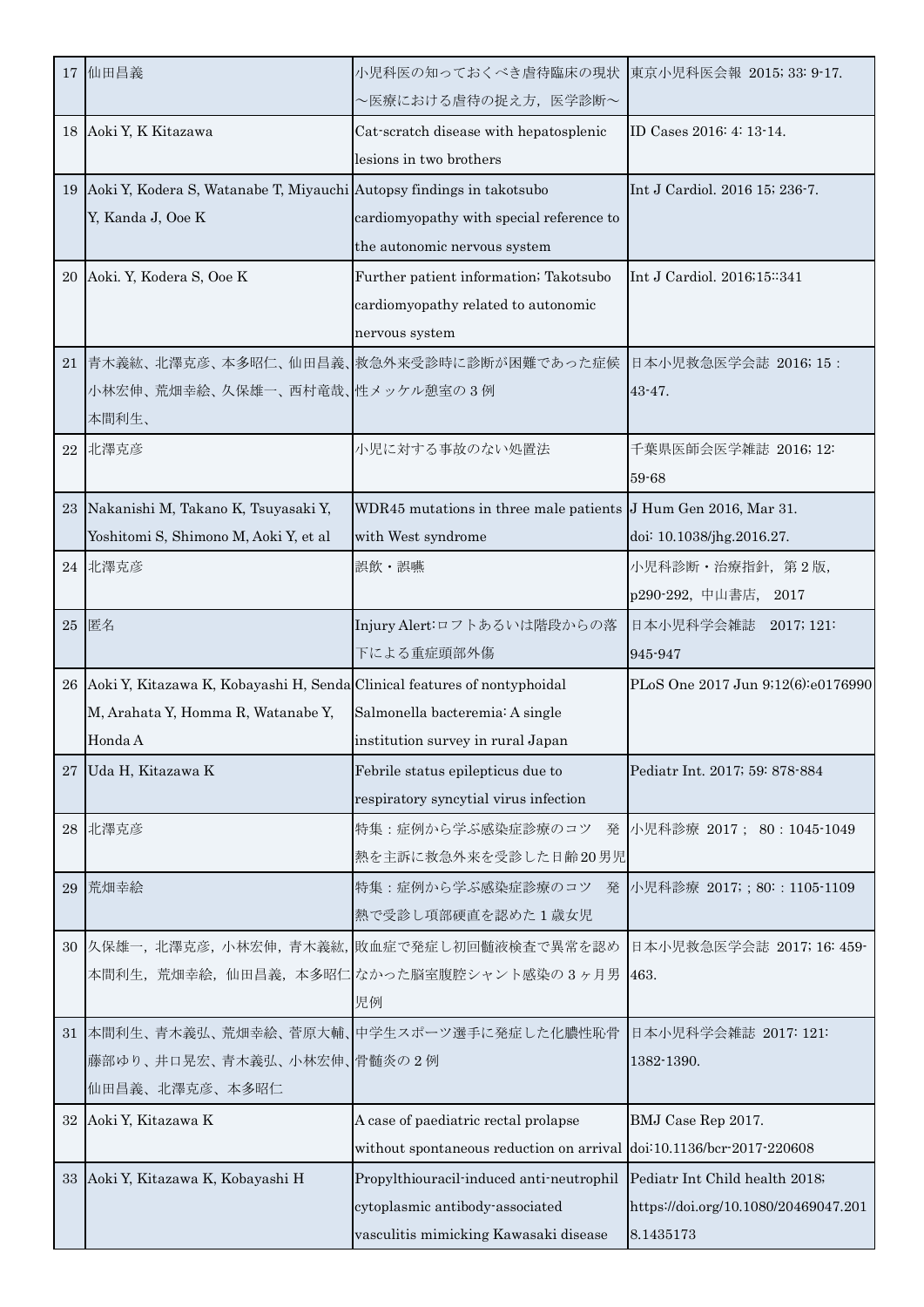|    |                                                                                     | 34  藤部ゆり, 北澤克彦, 小林宏伸, 本多昭仁, 症候性低ナトリウム血症で発症したイオン  日本小児救急医学会誌 2018; 17: 111-                                         |                                        |
|----|-------------------------------------------------------------------------------------|--------------------------------------------------------------------------------------------------------------------|----------------------------------------|
|    | 井口晃宏, 仙田昌義, 種瀬秀一                                                                    | 飲料多飲によるWernicke脳症の1歳女児例 115.                                                                                       |                                        |
|    | 35 Aoki Y, Kitazawa K, Sugawara D                                                   | Femoral bone lesions accompanying cat                                                                              | Arch Dis Child 2018;0:1.               |
|    |                                                                                     | scratch disease                                                                                                    | doi:10.1136/archdischild-2018-31487    |
|    |                                                                                     |                                                                                                                    |                                        |
|    |                                                                                     | 36 青木義紘, 北澤克彦, 本多昭仁, 仙田昌義, 海外研修事業参加後に発症したデング熱の                                                                     | 日本渡航医学会雑誌 2017; 11: 33-36.             |
|    | 小林宏伸, 荒畑幸絵, 本間利生                                                                    | 13 歳女児例                                                                                                            |                                        |
|    |                                                                                     | 37 井口晃宏, 北澤克彦, 種瀬秀一, 藤部ゆり, 抗毒素血清投与を行った小児マムシ咬傷の                                                                     | 日本小児救急医学会誌 2018; 17: 401-              |
|    | 小林宏伸, 仙田昌義, 本多昭仁                                                                    | 8例                                                                                                                 | 407.                                   |
|    |                                                                                     |                                                                                                                    |                                        |
| 38 |                                                                                     | 種瀬秀一, 北澤克彦, 荒畑幸絵, 藤部ゆり, サルモネラ腸炎後に発症した HLA-B27 関                                                                    | 日本小児科学会雑誌 2018; 122: 1467-             |
|    | 井口晃宏,小林宏伸,仙田昌義,本多昭仁 連反応性関節炎の 11 歳女児例                                                |                                                                                                                    | 1473.                                  |
|    |                                                                                     | 39 井口晃宏, 北澤克彦, 種瀬秀一, 藤部ゆり, 抗毒素血清投与を行った小児マムシ咬傷の                                                                     | 日本小児救急医学会誌 2018; 17: 401-              |
|    | 小林宏伸, 仙田昌義 本多昭仁                                                                     | 8例                                                                                                                 | 407.                                   |
|    |                                                                                     |                                                                                                                    |                                        |
| 40 | Aoki Y, Kitazawa K, Kobayashi H                                                     | Propylthiouracil-induced anti-neutrophil                                                                           | Paediatr Int Child Health, 2018        |
|    |                                                                                     | cytoplasmic antibody-associated                                                                                    | https://doi.org/10.1080/20469047.201   |
|    |                                                                                     | vasculitis mimicking Kawasaki disease                                                                              | 8.1435173                              |
|    | 41 Aoki Y, Kitazawa K, Sugawara D                                                   | Femoral bone lesions accompanying cat                                                                              | Arch Dis Child 2018;0:1.               |
|    |                                                                                     | scratch disease                                                                                                    | doi:10.1136/archdischild-2018-31487    |
|    |                                                                                     |                                                                                                                    |                                        |
|    | 42 Nanishi E, Hoshina T, Sanefuji M,                                                | A nationwide survey of pediatric-onset                                                                             | Clinical Infectious Disease 2018, Sep. |
|    | Kadoya R, Kitazawa K, Arahata Y, Sato                                               | Japanese encephalitis in Japan                                                                                     | doi: 10.1093/cid/ciy816                |
|    | T, Hirayama Y, Hirai K, Yanai M,                                                    |                                                                                                                    |                                        |
|    | Nikaido K, Maeda A, Sakai Y, Ohga S                                                 |                                                                                                                    |                                        |
|    | 43 Iguchi A, Aoki Y, Kitazawa K                                                     | Prepatellar septic bursitis in an                                                                                  | BMJ Case Rep 2019;11:e228564.          |
|    |                                                                                     | 8-year-old boy                                                                                                     | doi:10.1136/bcr-2018-228564            |
|    | 44 Aoki Y, Iguchi A, Kitazawa K, Kobayashi Difference in clinical findings based on |                                                                                                                    | Pediatr Emerg Care 2019                |
|    | H, Senda M, and Honda A                                                             | the time after onset and age of the patient doi: 10.1097/PEC.0000000000001750                                      |                                        |
|    |                                                                                     | in pediatric                                                                                                       |                                        |
|    |                                                                                     | intussusception: A single institution                                                                              |                                        |
|    |                                                                                     | survey in rural Japan."                                                                                            |                                        |
|    | 45 浅倉佑太, 北澤克彦, 本多昭仁, 仙田昌義,                                                          | アトピー性皮膚炎患児に発症した黄色ブド                                                                                                | 日本小児科学会雑誌 2019; 123: 1156-             |
|    | 小林宏伸,井口晃宏,荒川真理子、衣斐恭 ウ球菌による急性巣状細菌性腎炎                                                 |                                                                                                                    | 1161.                                  |
|    | 介                                                                                   |                                                                                                                    |                                        |
| 46 | 北澤克彦                                                                                | 日本脳炎                                                                                                               | 小児科診療 2019;57:739-744                  |
| 47 | Ibi K, Fujii K, Kobayashi H, Senda M,                                               | Anterior cingulate complex; non-                                                                                   | Brain and Development 2019; 41:        |
|    | Kitazawa K, Honda A                                                                 | paraneoplastic limbic encephalitis;                                                                                | 735-739.                               |
|    |                                                                                     | magnetic resonance imaging                                                                                         |                                        |
|    |                                                                                     | 48 Arahata Y, Fujii K, Nishimura T, Uchida Longitudinal magnetic resonance imaging Brain and Development 2019; 41: |                                        |
|    | T, Kitazawa K, Honda A                                                              | changes in Japanese encephalitis                                                                                   | 731-734                                |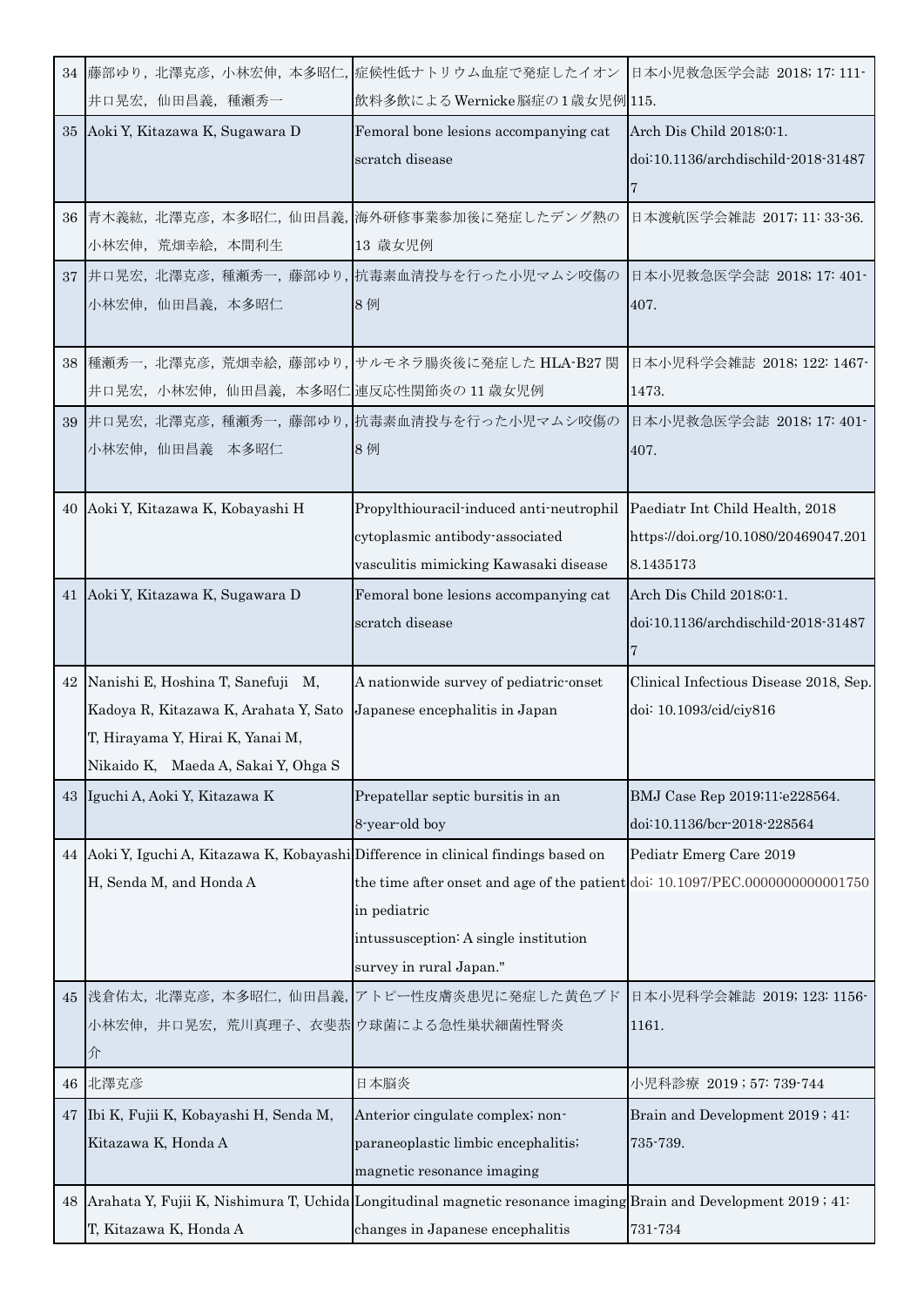|    | 49 Iguchi A, Aoki Y, Kitazawa K                                           | Progressive skin rashes of incontinentia<br>pigmenti during infancy                                                                   | Pediatr Int 2019, 61, 1065-1066                                                                      |  |
|----|---------------------------------------------------------------------------|---------------------------------------------------------------------------------------------------------------------------------------|------------------------------------------------------------------------------------------------------|--|
|    | 50 衣斐恭介, 北澤克彦, 荒川真梨子, 浅倉佑 小児市中発症大腸菌菌血症の臨床的特徴<br>太,井口晃宏,小林宏伸,仙田昌義,本多<br>昭仁 |                                                                                                                                       | 日本小児科学会雑誌 2019; 123: 1780-<br>1787                                                                   |  |
| 51 | 仙田昌義                                                                      | 医療機関向け虐待対応プログラム<br>(BEAMS)                                                                                                            | 小児科臨床 2019; 72: 1986-1993                                                                            |  |
|    | 介, 井口晃宏, 小林宏伸, 仙田昌義                                                       | 52 荒川真梨子, 北澤克彦, 本多昭仁, 衣斐恭 感染を合併したリンパ管腫6例の発症時臨 小児科臨床 2020; 73: 591-595<br>床所見と治療経過                                                     |                                                                                                      |  |
|    | 荒川真梨子, 小林宏伸, 仙田昌義, 本多昭 下膿瘍の1例<br>仁                                        | 53 山本康之, 北澤克彦, 井口晃宏, 殿園晃平, 初回 CT で診断できなかった耳性急性硬膜                                                                                      | 日本小児救急医学会誌 2020; 19: 338-<br>342                                                                     |  |
|    | 54 Aoki Y, Watanabe Y, Kitazawa K, Ando<br>N, Hirai S, Yokoyama E         | Emergence of Salmonella enterica subsp. J Veterin Med Sci 2020; 82: 580-584<br>enterica serovar Cester in a rural area of<br>Japan    |                                                                                                      |  |
|    | 55 Iguchi A, Aoki Y, Katsuhiko K.                                         | Vancomycin for severe Staphylococcal<br>scalded skin syndrome                                                                         | J Paediatr Child Health 2020, DOI:<br>10.1111/jpc.15027                                              |  |
| 56 | Aoki Y, Kitazawa K.                                                       | <b>Effectiveness of Magnetic Resonance</b><br>Imaging examination for the diagnosis of<br>Pediatric Cat-scratch Disease (Letter)      | Pediatr Infect Dis J 2020,<br>DOI:10.1097/INF.0000000000002797                                       |  |
|    | 内山知佳, 荒川真梨子, 小林宏伸, 仙田昌 血管炎<br>義,本多昭仁                                      | 57 殿園晃平, 衣斐恭介, 北澤克彦, 井口晃宏, 急性期に尿管炎と尿路結石を合併した IgA 日本小児科学会雑誌 2021; 125:                                                                 | 904-910                                                                                              |  |
|    | 荒川真梨子,山本康之,内山知佳,小林宏3例<br>伸, 仙田昌義, 本多昭仁                                    | 58 衣斐恭介, 北澤克彦, 殿園晃平, 井口晃宏, 頭髪牽引により発症した帽状腱膜下血腫の 日本小児科学会雑誌 2021; 125:                                                                   | 942-948                                                                                              |  |
| 59 |                                                                           | 井口晃宏,青木義紘,北澤克彦,本多昭仁 ブドウ球菌性熱傷様皮膚症候群40例の臨床小児科臨床 2021;74:501-506.<br>的検討                                                                 |                                                                                                      |  |
| 60 | Aoki Y, Dimas LACAD, Kitazawa K,<br>Mizushiro N                           | Reconstitution of Oseltamivir Capsules<br>for Pediatric Use on a Long-Term Cruise:<br>A Treatment Option                              | Wilderness Environ Med. 2021;<br>32(1):74-77. doi:<br>10.1016/j.wem.2020.09.008. Epub<br>2021 Jan 9. |  |
| 61 | Aoki A, Honma R, Kitazawa K                                               | A Teenager with Fevers and Progressive<br>Visual Impairment                                                                           | Pediatr Infect Dis J. 2022<br>1;41(2):175-177. doi:<br>10.1097/INF.0000000000003142.                 |  |
| 62 | Iguchi A, Aoki Y, Kitazawa K                                              | Food Protein-Induced Enterocolitis<br>Syndrome Causing Hypovolemic Shock in doi: 10.7759/cureus.18366.<br>Infants With Down Syndrome. | Cureus. 2021 Sep 28;13(9):e18366.<br>eCollection 2021 Sep.                                           |  |
| 63 | 仙田昌義                                                                      | 虐待による乳幼児頭部外傷 (Abusive head 千葉県小児科医会会誌 2021; 55:<br>Trauma: AHT) とは? - AHT を疑った時の 10-14.<br>正しい対応方法を中心に -                              |                                                                                                      |  |